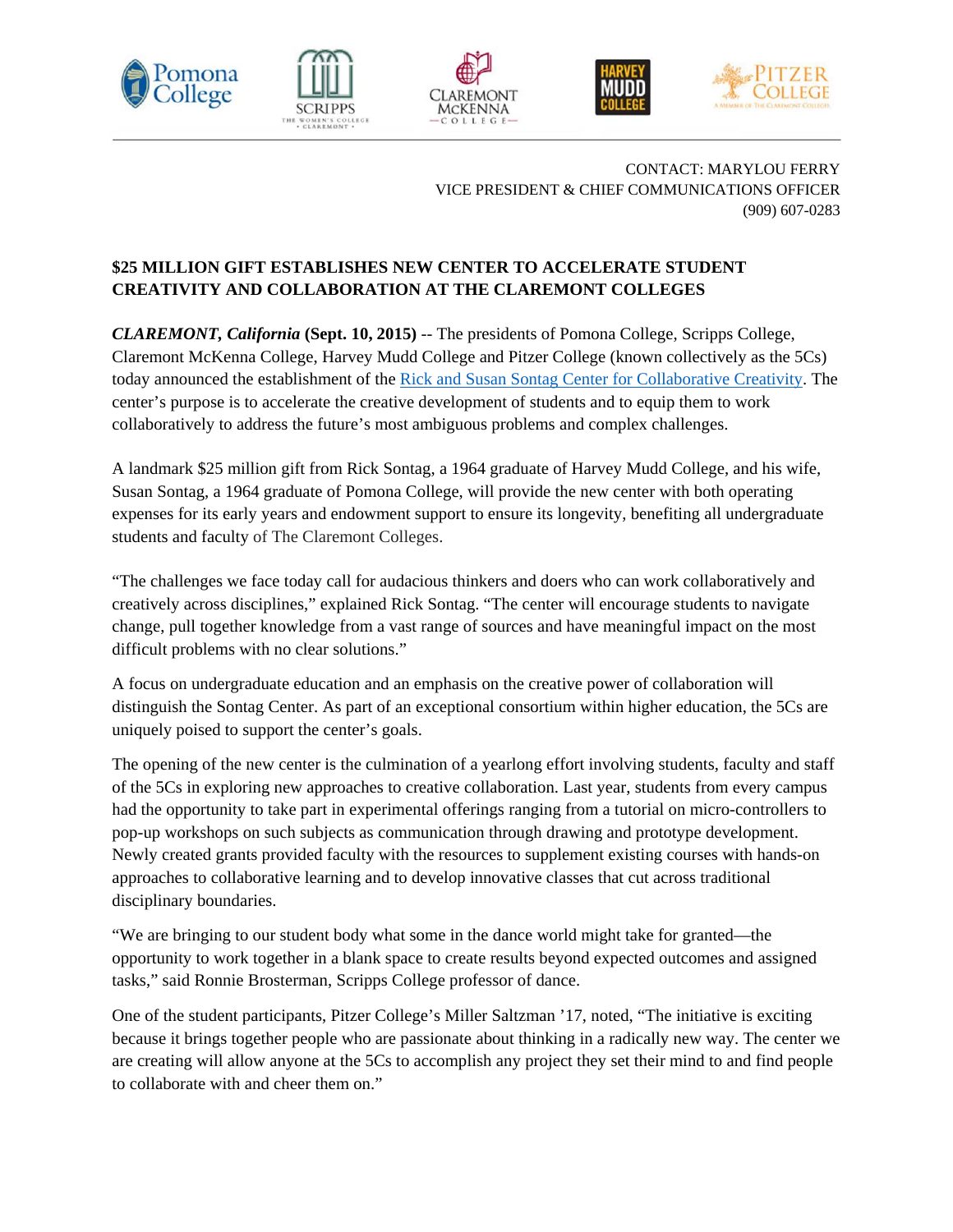Initially housed in Seeley G. Mudd Hall on the Pomona College campus, the center is an innovative setting where students from the five liberal arts colleges can work in creative teams, be intellectually daring, mix things up and think with their hands (or feet).

Already nicknamed "The Hive," for the buzz of creative and collaborative activity it is designed to foster, the center offers students the opportunity to join in everything from drop-in sessions and unstructured brainstorming to one-hour workshops and course-based activities, with a variety of learning options in between. The center will offer space for prototyping and a welcoming environment to experiment and use design thinking to address complex problems.

"We could not be more pleased to see the growth of creativity as both a value and a process throughout The Claremont Colleges with this exciting, collaborative 5C center," said Hiram Chodosh, president of Claremont McKenna College. "Our programs recognize that creativity drives the improvement of our human condition; thus, we need creative leaders in all fields in order to overcome the challenges and seize the opportunities of our day."

Pomona College Associate Physics Professor Dwight Whitaker and Harvey Mudd Engineering Professor Patrick Little have been named co-directors of the center during a national search for a permanent director. The presidents and deans of the five colleges will manage and oversee the initiative.

"We are enthusiastic about developing ways to engage a wide variety of potential participants," Whitaker said. "Anyone who wants to participate should be able to find a way to easily plug in—the history major should feel as much a part of this as the engineer, artist, entrepreneur and activist."

The new center adds a significant resource to the five-college community.

 "There is no better home for this dynamic resource than The Claremont Colleges. Each of the colleges is very distinctive in its approach to liberal arts education within its own unique culture," said Maria Klawe, president of Harvey Mudd College. "The opportunity to bring undergraduate students and faculty with very different interests and backgrounds together is the embodiment of the type of creative fusion that generates discovery and solutions."

## **ABOUT THE DONORS**

Rick and Susan Sontag have spent a lifetime building successful businesses and actively supporting education and medical research. Rick received a B.S. in physics from Harvey Mudd College in 1964, an M.S. in physics from the University of Nevada at Reno and an M.B.A. from Harvard Business School. Susan graduated with a degree in government from Pomona College in 1964.

Their giving to The Claremont Colleges includes naming gifts to LEED-awarded residence halls on both the Pomona and Harvey Mudd campuses, as well as significant gifts to expand undergraduate research. Rick also is an emeritus trustee at Harvey Mudd College.

Rick and Susan bought a small aviation component company in the 1980s, Unison Industries, which became a market leader in aviation engine components. After selling Unison, Rick established the Sontag Foundation, which funds biomedical research, and The Spring Bay Companies, a group of investment businesses with activities ranging from venture capital to real estate.

Rick's uncle, Frederick Sontag, was a much beloved professor at Pomona College where he taught philosophy for over 50 years.